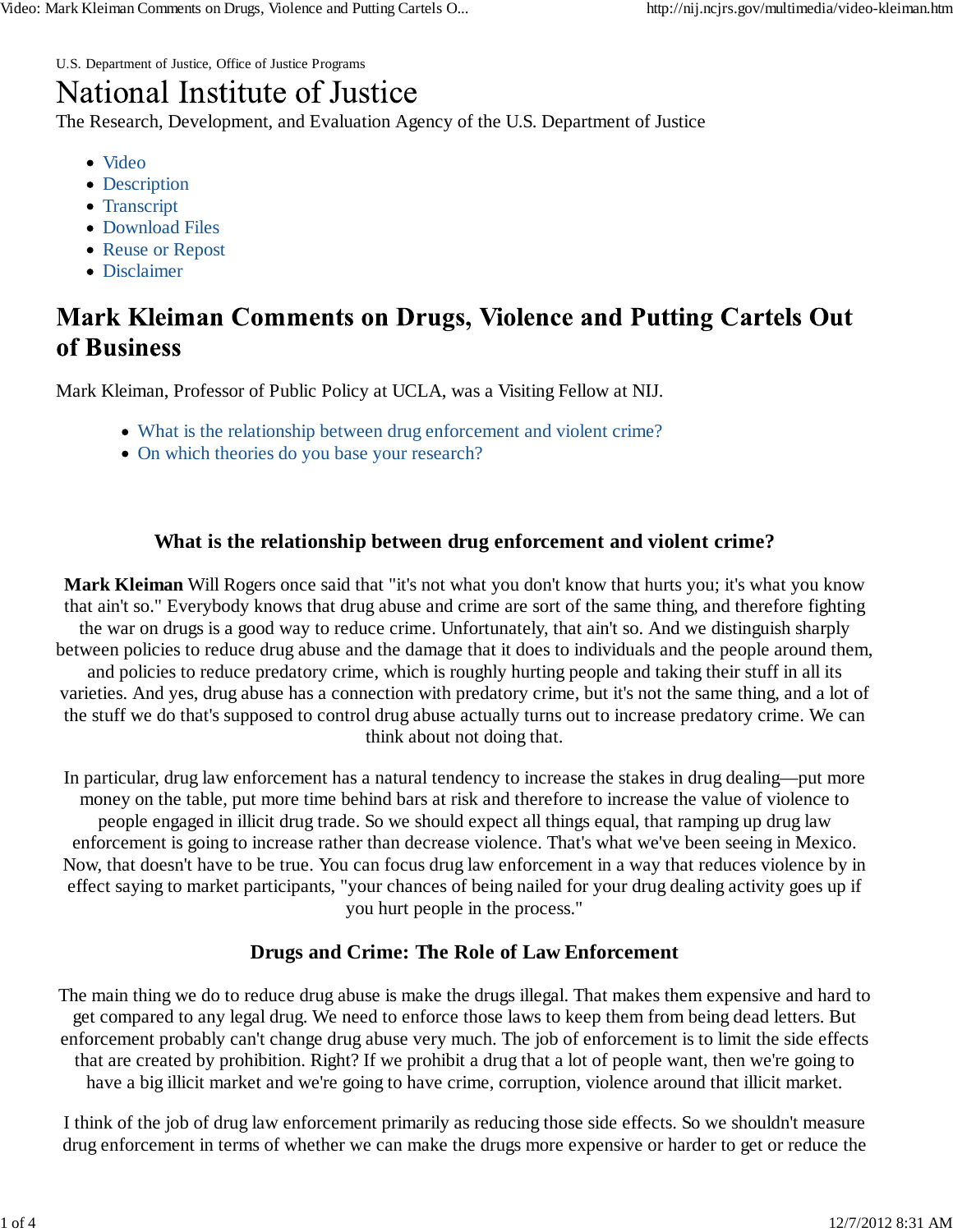number of users. That's not the law enforcement job. The law enforcement job is protecting people from aggression.

[End of video clip]

#### **On which theories do you base your research?**

My work on crime control draws on two social scientific traditions. One is behavioral economics: how do you do appropriate nudge strategies that push people in the direction you want to push them, adjusting for the fact that they're not perfectly rational? And the other is game theory. Even if people were perfectly rational, in a situation where there are many people breaking the law, then the risk faced by each one of them of being punished depends on how many other people are breaking the same law, how much enforcement we have. And that's what leads me to say: concentrate.

A level of enforcement that's completely inadequate to control everybody can be more than adequate to control somebody. And once somebody's behavior comes under control, then you can slowly expand the range of control, never violating your sanctions, capacity, constraint. You have to make sure never to utter more threats than you can deliver on, considering how many times that you'll be ignored. So once your threats are credible, you can issue a lot of checks against a small amount of cash, because the checks aren't going to be cashed. Until you're credible, you'd better have a sanction available for every threat you issue.

### **Race to the Bottom: Suppressing Drug Violence in Mexico**

There are probably now, there used to be six, there are probably a dozen major drug trafficking organizations in Mexico, all of them making a living primarily by selling drugs to the U.S. They're not vertically integrated. They do not have people on the streets of Chicago. They sell bulk drugs to U.S. middlemen who sell them to U.S. dealing organizations.

The Drug Enforcement Administration believes that for every major drug dealing organization in the U.S. they can mark out one or more of the big Mexican organizations as the source.

Imagine we took one of those big organizations, selected based on its record of violence, and attacked every U.S. distributor who's selling their drugs and announced that. I think the U.S. distributors would find new sources pretty quickly, and you would've put your target organization out of business, basically giving them a case of commercial leprosy, where nobody wanted to touch their stuff. Imagine you've done that once, and now you announce, we're running the contest again, we're going to find the next most dangerous dealing organization. I claim that everybody will look around and try to be less violent than the guy next to him, and with any luck you can generate a race to the bottom in rates of violence. My favorite *Far Side* cartoon, you're looking through a gun sight and you see two bears. And one is right in the crosshairs, and then there's another bear standing there next to him. And the one in the crosshairs is going [gestures]. And that's what you want. You want everybody saying, "Hey, he's more violent than I am. Why don't you attack him?" And eventually you're holding everybody's U.S. drug market hostage, to their willingness not to kill people.

### **The High Point Approach: Using Existing Resources to Break up Drug Markets**

Somebody once said that it's inherently immoral to order somebody to do something that's impossible, and I think there's been a lot of that in drug policy. The drug-free society was not a possible goal, and pursuing it led people to do foolish things, and to believe that they were failing when they could have been succeeding.

If we define the job of drug law enforcement as reducing the violence committed by drug dealers and the crime committed by drug users, that is an achievable goal. So we can limit the violence by dealers by identifying high-risk markets and shutting them down. That's the David Kennedy High Point approach: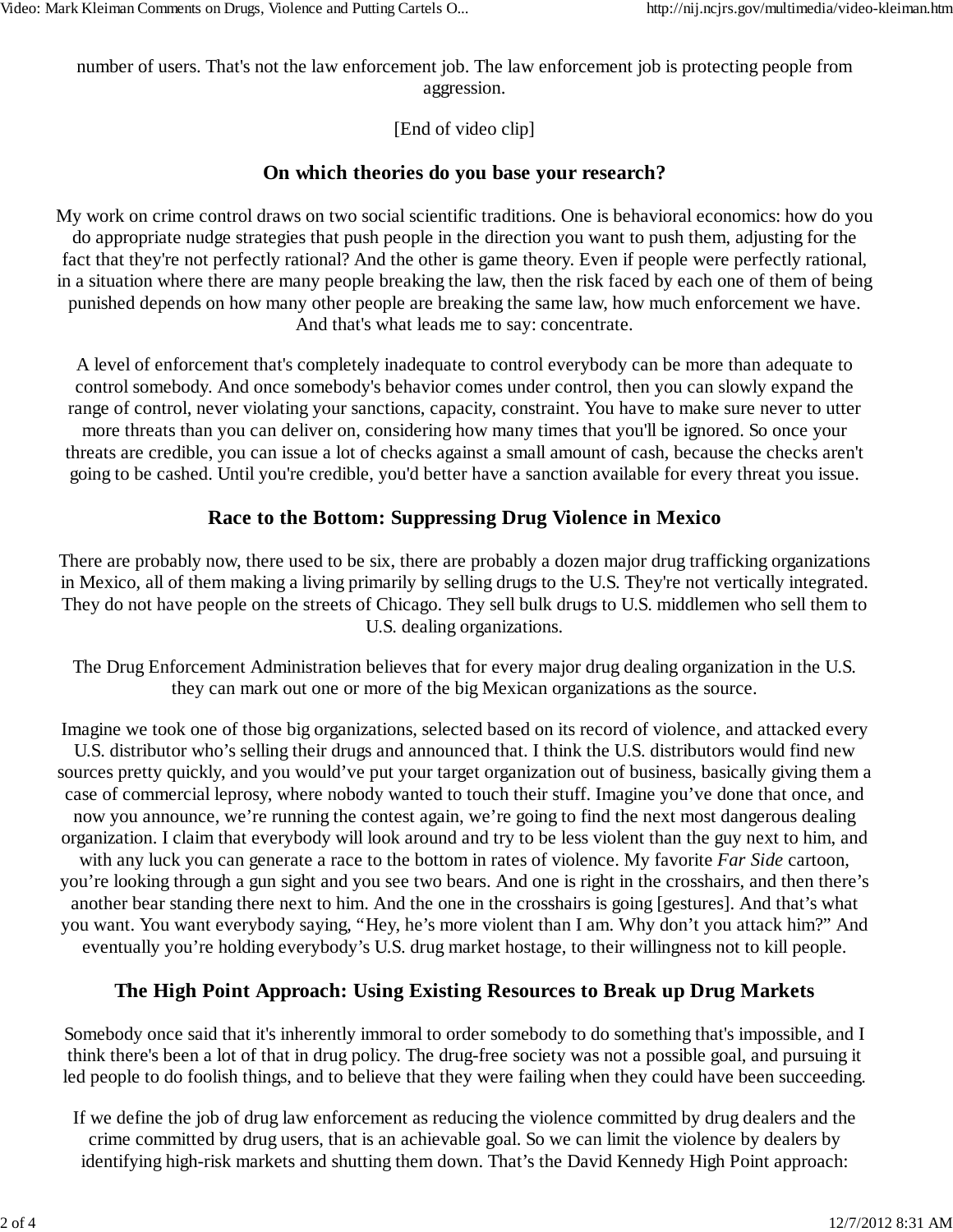identify all of the dealers in a market area, identify which ones are violent, send them off to prison. Identify the ones that aren't violent, make buys from them, then call them all in for a meeting and say, "Okay. All of you have to stop right now or you're going to prison."

And the difference between that and routine drug law enforcement is that routine drug law enforcement takes away one dealer at a time. It just creates a niche for a new dealer. The customers are still coming. Take away all of the dealers at once, the customers come, there's nobody to buy from. Then, the customers stop coming, and you've destroyed the market. The market is a focal point. It only exists because people think it will exist. And if you can disrupt it for long enough, which is not very long, weeks, you can kill it, and you can do that without putting a lot of people in prison. And so I think of the high-point approach as the low-arrest drug market crackdown.

#### **Moving Forward: Turning Research Into Policy**

We are learning how to control drug market violence and drug market disorder. We're learning how to control drug-involved offenders. And the main issue now is whether we can take what we already know how to do and make it national policy, do it at full scale. That's something that's going take years, but it shouldn't take many years. There's no reason that 10 years from now, violence-minimizing drug law enforcement and offender control based on the principles of swift and certain but mild sanctions shouldn't be standard practice, and that's what I'm hoping for.

[End of video clip]

#### **Watch a segment:**

- What is the relationship between drug enforcement and violent crime? (02:40)
- On which theories do you base your research? (06:10)

This player requires the latest version of Flash. Using a device that does not support flash? View on You Tube Exit Notice.

#### **Download MP3 Files**

Download an MP3 audio only version of the completed interview with Mark Kleiman (MP3, 6.1 MB)

#### **Reuse or Repost This Video**